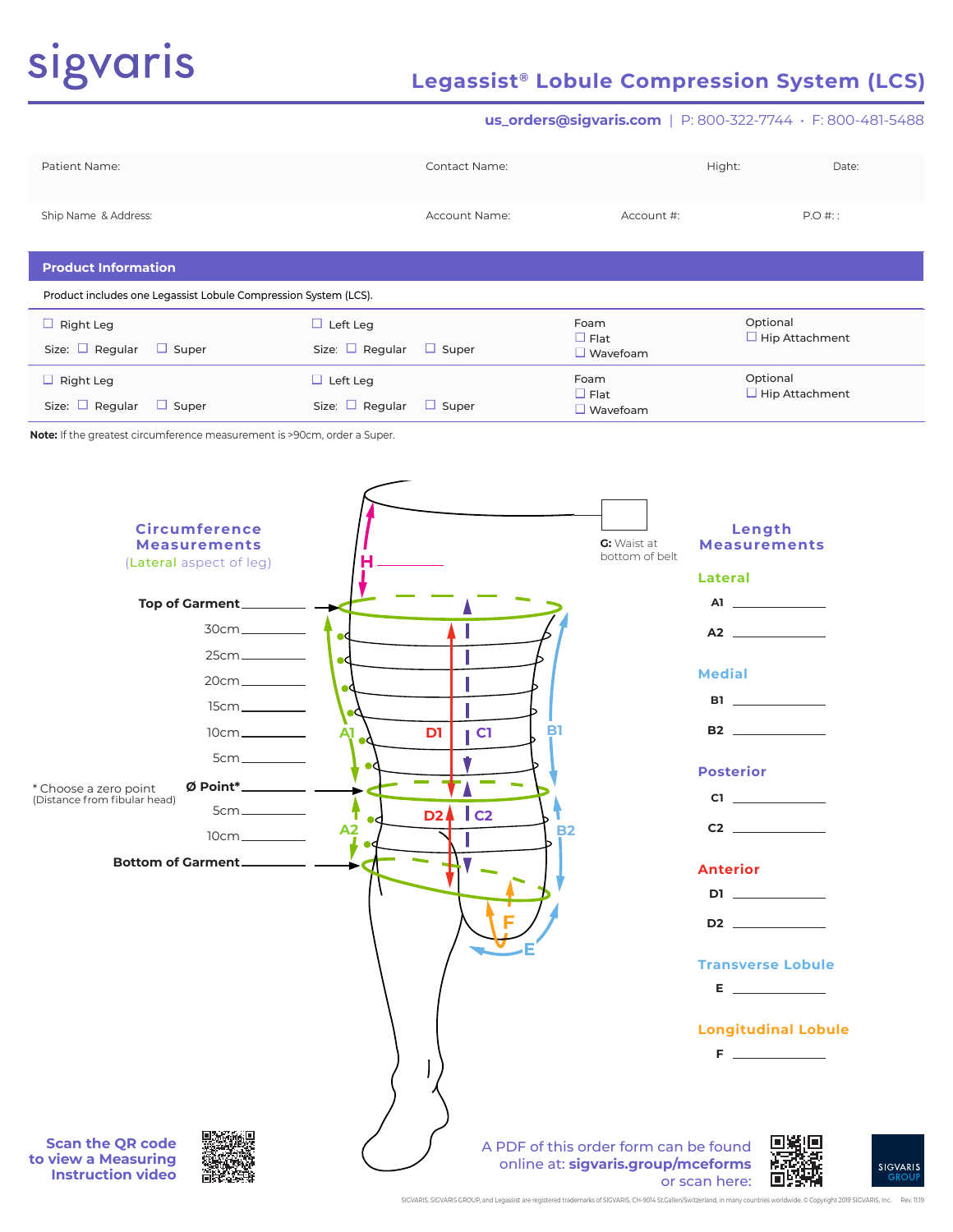# sigvaris

# **Legassist Lobule Compression System (LCS)**

# **CUSTOM** Measuring Instructions

**us\_orders@sigvaris.com** | P: 800-322-7744 • F: 800-481-5488

Measuring for this garment requires special measurements critical to proper fit. Before you begin, attend live training at a SIGVARIS Certified Compression Specialist course near you (info at **sigvariseducation.com**).

Alternatively, call Customer Care Solution Center at **800-322-7744**, or e-mail **us\_orders@sigvaris.com**, to receive a remote consultation/training.

**Important Supplies Needed**

Cell phone with camera. photos of the arm(s) with measurement markings must be e-mailed to:

### **us\_orders@sigvaris.com**

Measuring instructions and forms.

• SIGVARIS GROUP Measuring tape and body pen (or eyeliner pencil).

• Signed Custom Order Terms & Conditions Form (include with order).

## INSTRUCTIONS

All measurements should be recorded in centimeters. Apply slight tension to hold the tape measure in place.

# **STEP 1:** Choose The Zero Point (Ø point)

The zero point is unique to the Legassist LCS garment. It is the reference point from which all other measurements are taken, in order to determine the lengths needed for the custom garment to fit the patient's individual leg shape. Choose a location proximal to the knee joint where the leg shape is the most cylindrical and the tape measure can be positioned circumferentially around the leg and exactly parallel to the floor. Trace a line around the leg at this Zero Point using the SIGVARIS body pen and record the circumference on Ø point line. If possible, document the location of the zero point by measuring the distance from the head of the fibula to the zero point.

# **STEP 2:** Choose Where The Garment Will End Distally - "bottom of garment"

The length of the Legassist LCS will depend on how low the medial knee lobule hangs down. Start by marking the lowest aspect of the curve of the lobule where a tape measure could be applied without sliding off (lobule apex). Next, choose and mark a point on the lateral aspect of the leg where the garment will overlap the lower leg piece by at least 3 centimeters and create no more than a 30degree downward angle or no more than 10degree upward angle to the lobule apex. Encircle the leg from this point to the lobule apex, with the tape measure positioned just above your marking points. Trace this circumference with your body pen along the bottom edge of the tape and record the circumference measurement on bottom of garment line.

## Problem Solving

If the Bottom of Garment is proximal to the knee, due to a lobule positioned very high on the thigh, you will need to measure for a customized Legassist Full leg system that overlaps with the Legassist LCS.

If the Bottom of Garment extends down to the mid-lower leg or ankle, due to a lobule positioned very low on the leg, you will need to measure for a customized Legassist Calf & Foot that is shortened to best overlap with the Legassist LCS.

# **STEP 3:** Choose Where The Garment Will End Proximally - "top of garment"

You may choose to end the garment circumferentially at the gluteal crease, or extend the garment proximally on the lateral aspect of the thigh to the greater trochanter. Mark your preferred position for the top of the garment along the medial thigh, at least 4cm distal to the groin. Next, mark your preferred position for the top of the garment along the lateral thigh, anywhere from the level of the gluteal fold to the lateral greater trochanter. Encircle the leg with the proximal edge of the tape measure positioned just below your markings, trace a line around the leg along the top edge of the tape with your body pen, and record the circumference on top of garment line.

# **STEP 4:** Mark the Midline of Garment and Record Lengths

Step back to visualize the leg and your marking points to determine where the midline of the garment would be, medial to lateral, encompassing the lobules. Mark the midline of the garment anteriorly (D) and posteriorly (C) at the top of garment, zero point, and bottom of garment lines. Measure each of the lengths from the zero point, following the contour of the leg but not extending the tape measure into folds. Record lengths as follows:

> A PDF of this order form can be found online at: **sigvaris.group/mceforms** or scan here: